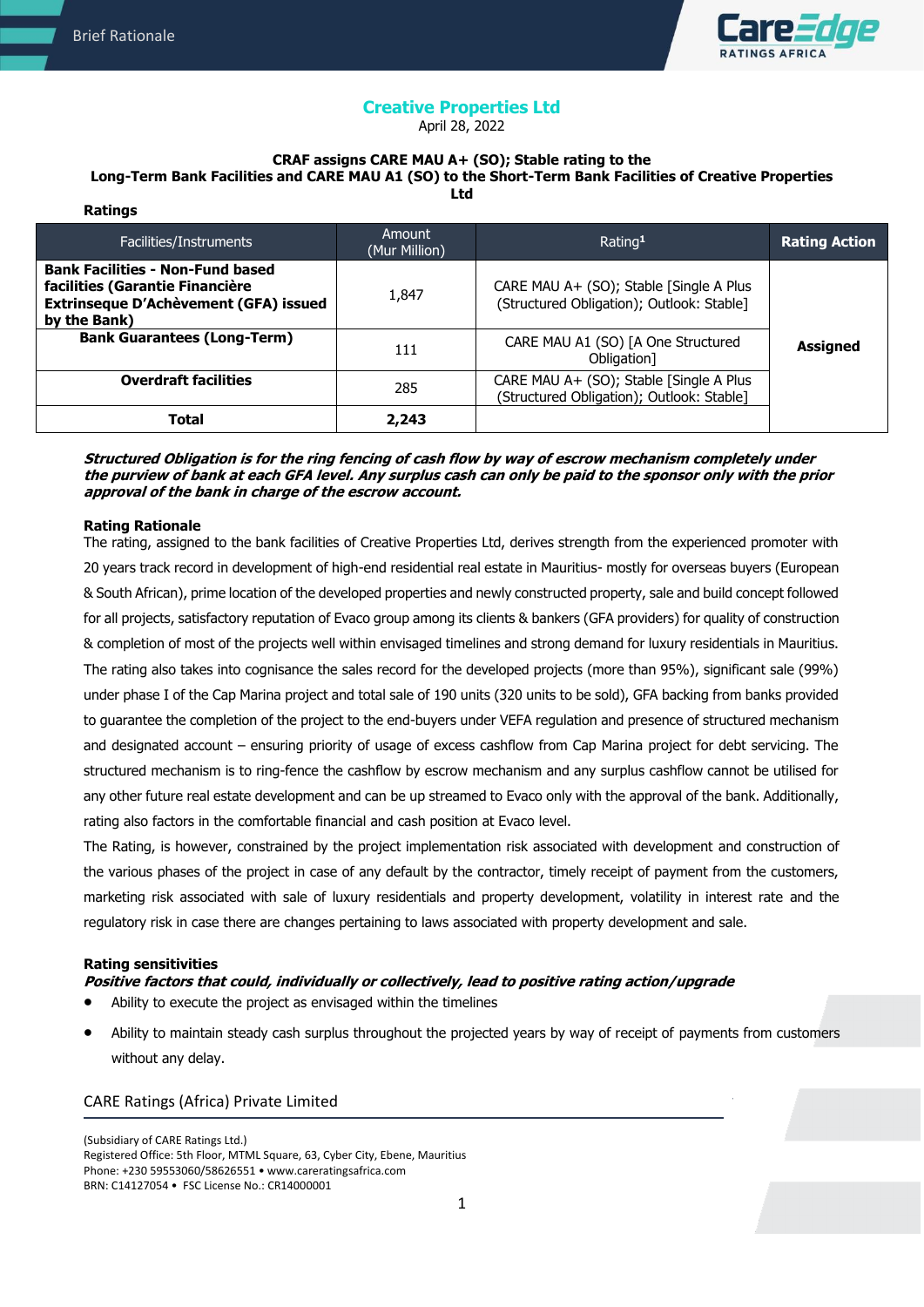

# **Negative factors that could, individually or collectively, lead to negative rating action/downgrade**

- Delay in construction of the villas at Cap Marina thus delay in receipt of sale proceeds.
- Significant increase in construction costs and inability to absorb the cost which may lead to delay in execution.

# **BACKGROUND of the Company**

Incorporated on May 11, 2015, Creative Properties Ltd is a 100% subsidiary of Evaco Ltd (''Evaco'' - rated CARE MAU A- (SO); Stable) and the owner of the land at Cap Malheureux. It also acts as the property developer for the Cap Marina project.

Evaco Ltd (incorporated on April 3, 2002) emerged from a real estate development company to a holding and investment entity. It is a 100% subsidiary of Société A. Mayer which is fully owned by Mr. Arnaud Mayer, the founder, and Chairman of Evaco Group. Evaco acts as a group corporate executive office with its global head offices located in Mauritius. It is a public limited liability company, and its principal activities consist of property and real estate development, construction, manufacturing, and hospitality & leisure. As of December 31, 2021, Evaco Group has developed real estate projects on a total area of 431,000 sqm. With over 20 years of experience, Evaco group is recognized as one of the key players in important sectors of the economy.

The entire Cap Marina project is on "Sale and Build" model. As of March 2022, out of 320 villas to be sold, Evaco has signed Agreement for 190 villas and has received part payments (5%-15%) for such sale. In FY21 (July-June), Creative Properties Ltd has posted a loss of MUR 31 million on a turnover of MUR 81 million.

## **Financial Guarantee backing from banks under VEFA regulation**

As per GoM Regulation, all residential developments under PDS Schemes (targeted for international clients) should be under VEFA Regulation (Vente en État Futur d'Achèvement) – governed by Civil Law of Mauritius and requires a Financial Completion Guarantee (GFA) from a reputed Bank. A GFA is a financial guarantee given by a financial institution such as bank or insurance company to ensure the buyer that the property he bought off plan will be built and delivered even in the event the developer defaults. In other words, the Bank or the Insurance Company guarantees the full completion of the project should, for any reason, the developer fails to do so and is not able to complete construction.

Banks provide GFA only when the developer has achieved breakeven of the project cost and after analysing past track record of the promoter and group's popularity among the international clients. As per the GFA regulations, GFA providing Bank will create a Designated Account, where in the sale proceeds from that development phase will be deposited in that Designated Account. Bank will monitor the expenses and will release the payments in line with the expenses schedule submitted by the developer and on receipt of bills from the contractors. If the bank is not satisfied with the progress of work, they will not release any payment. If the development is also not in line with the plan committed by the developer, the bank will step in, take charge of the project, complete the project, and then hand over the same to the buyer.

## CARE Ratings (Africa) Private Limited

(Subsidiary of CARE Ratings Ltd.) Registered Office: 5th Floor, MTML Square, 63, Cyber City, Ebene, Mauritius Phone: +230 59553060/58626551 • www.careratingsafrica.com BRN: C14127054 • FSC License No.: CR14000001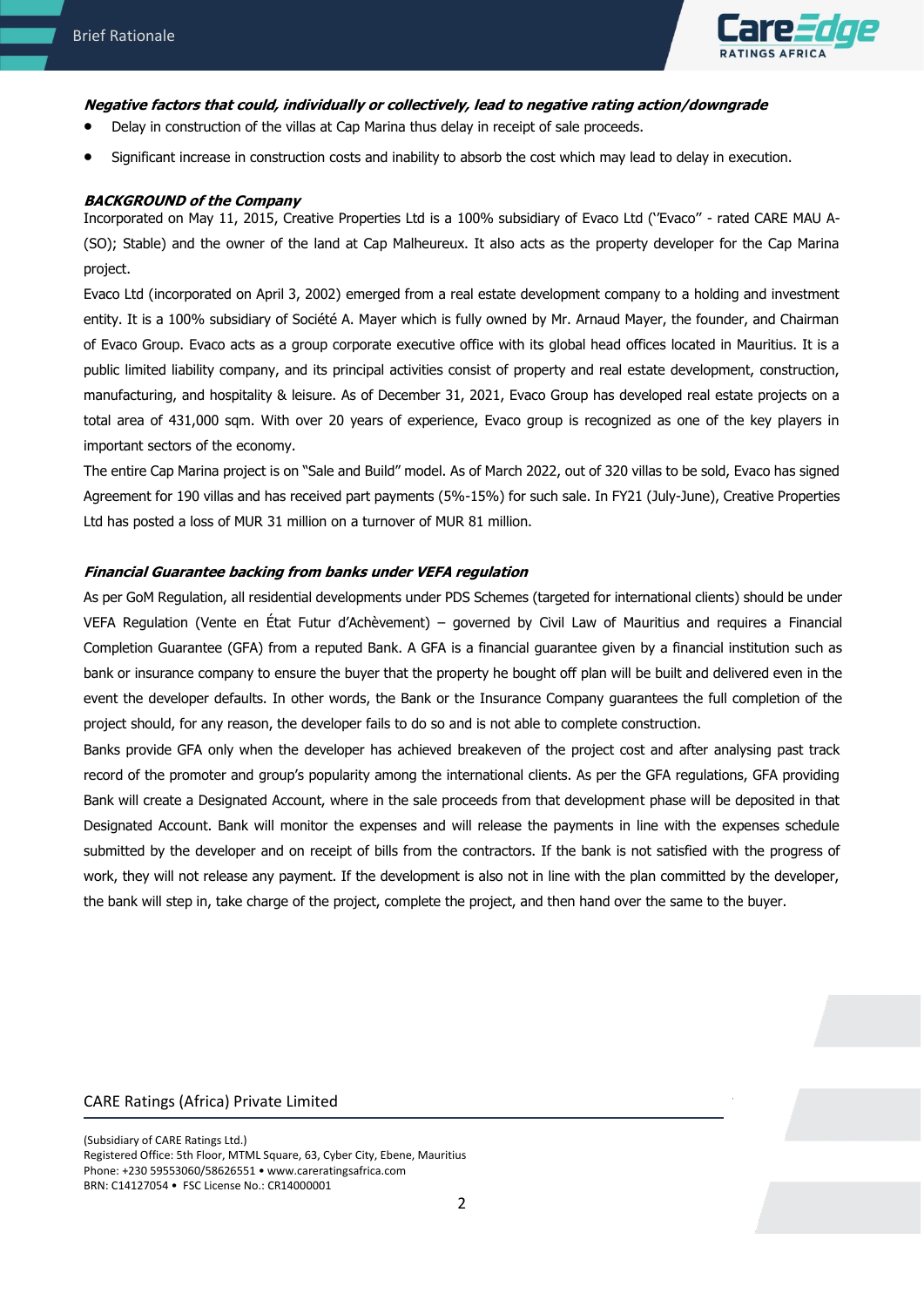

#### **Disclaimer**

CARE Ratings (Africa) Private Limited ("CRAF")'s ratings are opinions on the likelihood of timely payment of the obligations under the rated instrument and are not recommendations to sanction, renew, disburse or recall the concerned bank facilities or to buy, sell or hold any security. CRAF's ratings do not convey suitability or price for the investor. CRAF's ratings do not constitute an audit on the rated entity. CRAF has based its ratings/outlooks on information obtained from sources believed by it to be accurate and reliable. CRAF does not, however, guarantee the accuracy, adequacy or completeness of any information and is not responsible for any errors or omissions or for the results obtained from the use of such information. Most entities whose bank facilities/instruments are rated by CRAF have paid a credit rating fee, based on the amount and type of bank facilities/instruments. CRAF may also have other commercial transactions with the entity.

In case of partnership/proprietary concerns, the rating /outlook assigned by CRAF is, inter-alia, based on the capital deployed by the partners/proprietor and the financial strength of the firm at present. The rating/outlook may undergo change in case of withdrawal of capital or the unsecured loans brought in by the partners/proprietor in addition to the financial performance and other relevant factors. CRAF is not responsible for any errors and states that it has no financial liability whatsoever to the users of CRAF's rating.

CRAF's ratings do not factor in any rating related trigger clauses as per the terms of the facility/instrument, which may involve acceleration of payments in case of rating downgrades. However, if any such clauses are introduced and if triggered, the ratings may see volatility and sharp downgrades.

#### CARE Ratings (Africa) Private Limited

(Subsidiary of CARE Ratings Ltd.) Registered Office: 5th Floor, MTML Square, 63, Cyber City, Ebene, Mauritius Phone: +230 59553060/58626551 • www.careratingsafrica.com BRN: C14127054 • FSC License No.: CR14000001